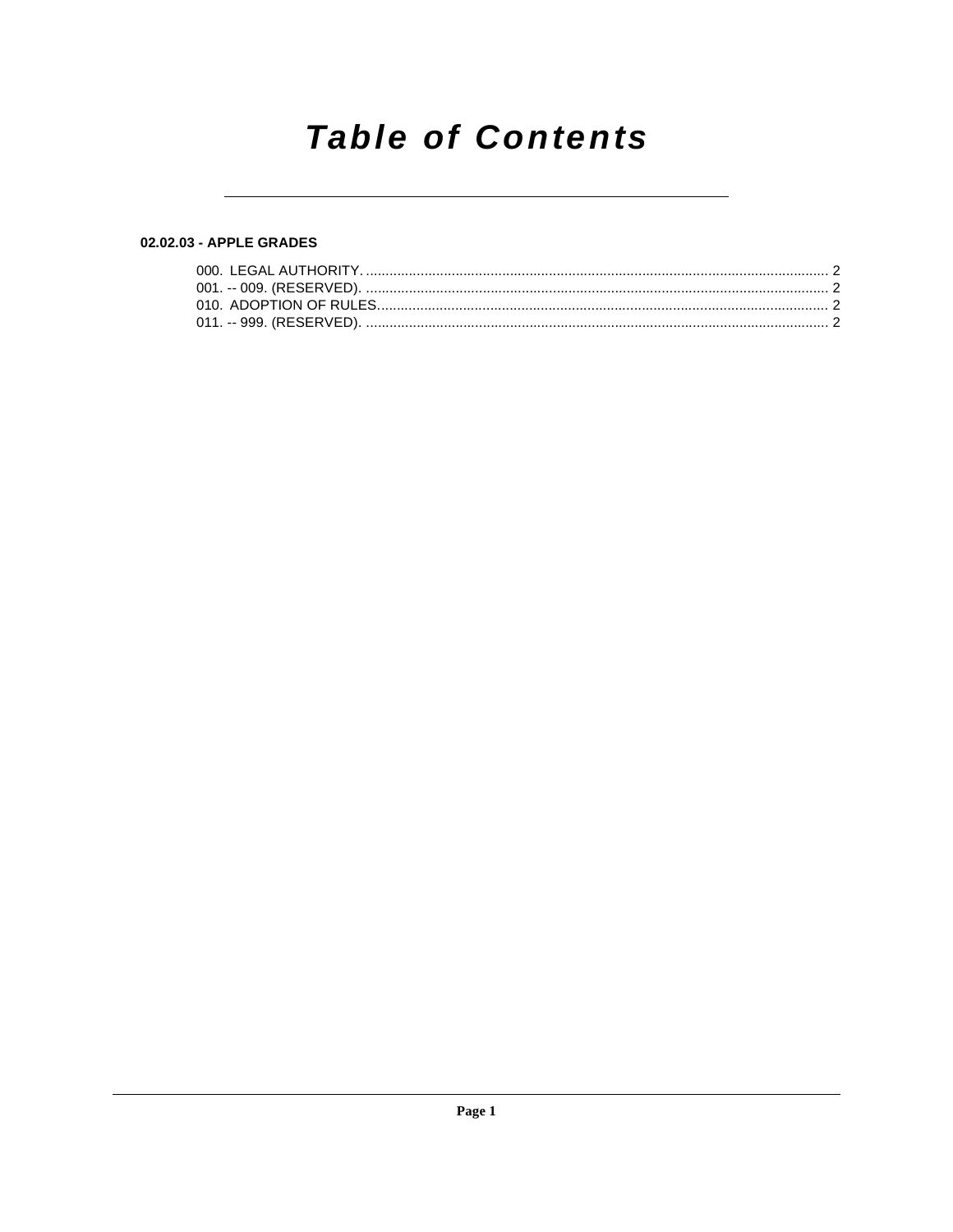#### **IDAPA 02 TITLE 02 CHAPTER 03**

### **02.02.03 - APPLE GRADES**

#### <span id="page-1-1"></span><span id="page-1-0"></span>**000. LEGAL AUTHORITY.**

By Provision of Title 22, Chapter 8, Idaho Code. (7-1-93)

#### <span id="page-1-2"></span>**001. -- 009. (RESERVED).**

#### <span id="page-1-3"></span>**010. ADOPTION OF RULES.**

| 01. | <b>July 1963.</b> Adopted - Trenhaile - July 31, 1963.          | $(7-31-63)$ |
|-----|-----------------------------------------------------------------|-------------|
| 02. | July 1966. Amended-Summer Apples added-Trenhaile-July 15, 1966. | $(7-15-66)$ |
| 03. | September 1966. Readopted - Trenhaile - September 14, 1966.     | $(9-14-66)$ |
| 04. | August 1967. Readopted - Trenhaile - August 7, 1967.            | $(8-7-67)$  |
| 05. | <b>August 1968.</b> Readopted - Trenhaile - August 5, 1968.     | $(8-5-68)$  |
| 06. | <b>August 1969.</b> Readopted - Trenhaile - August 20, 1969.    | $(8-20-69)$ |
| 07. | <b>August 1970.</b> Readopted - Trenhaile - August 24, 1970.    | $(8-24-70)$ |
| 08. | August 1971. Readopted - Arstein - August 23, 1971.             | $(8-23-71)$ |
| 09. | August 1972. Readopted - Arstein - August 1, 1972.              | $(8-1-72)$  |
| 10. | August 1973. Readopted - Kellogg - August 26, 1973.             | $(8-26-73)$ |
| 11. | August 1974. Readopted - Kellogg - August 14, 1974.             | $(8-14-74)$ |
|     |                                                                 |             |

**12. July 1975**. Adopted U. S. Standards For Grades Of Apples, Summer Apples Remained The Same -  $12. J$ <br>Kellogg - 7-30-75.

**13. July 1976**. Readopted U. S. Standards For Grades Of Apples, Summer Apples Remained The Same - Kellogg - 7-30-76.

**14. August 1977**. Readopted U. S. Standards For Grades Of Apples, Summer Apples Remained The Same - Kellogg - 8-3-77. (8-3-77)

**15. August 1978**. Readopted U. S. Standards For Grades Of Apples, Summer Apples Remained The Cellogg - 8-7-78. (8-7-78) Same - Kellogg -  $8-7-78$ .

**16. July 1980**. Readopted U. S. Standards For Grades Of Apples, Summer Apples Remained The Same - Hanson -  $7-31-80$ .

**17. September 1983**. Readopted U. S. Standards For Grades Of Apples, Summer Apples Remained The Same - Hanson - 9-5-83. (9-5-83)

<span id="page-1-4"></span>**011. -- 999. (RESERVED).**